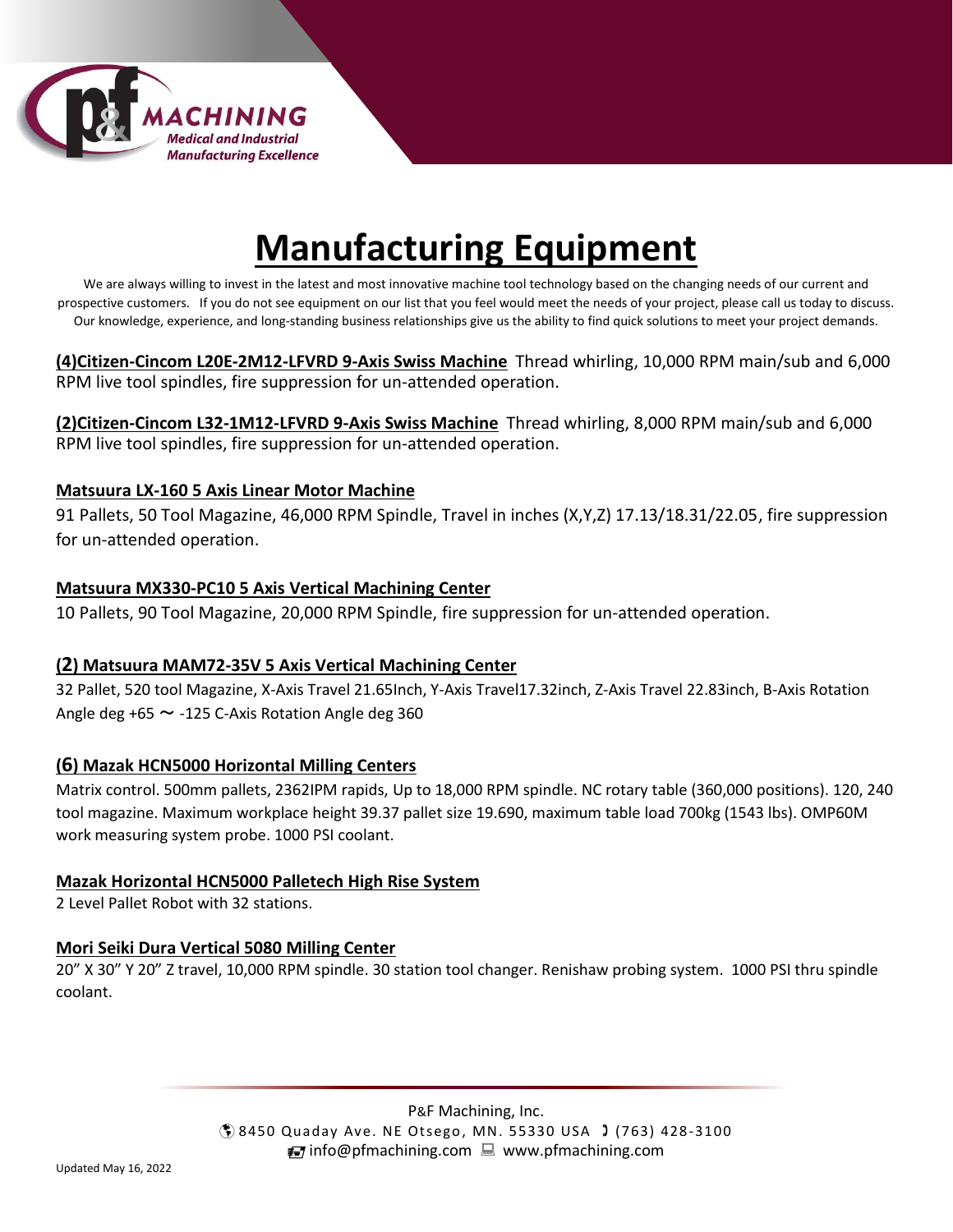#### **(2) YCM FX-380A 5 Axis Milling Centers**

Fanuc 31iA-5 Control. 12,000 RPM spindle, 15,000 RPM full 5 axis contouring. 40 tools/60 tools. Renishaw work piece probe, tool touch off probe.

#### **(2) YCM NSV-102A Milling Centers**

40" X 20" Y 20" Z travel. 15,000 RPM spindles, 2400ipm rapids. Tsudakomo RNA200R high accuracy 4th axis rotaries. Renishaw work probes, 1000 PSI TSC

#### **YCM 1680A Milling Center**

64" X, 30" Y 27" Z travel. 15,000 RPM. 30 station tool changer. Renishaw probing system. 1,000 PSI coolant 4<sup>th</sup> axis capable.

#### **Brother 5700X1 Milling Center**

25.5 " X, 15.75" Y, 11.8" Z travel. 16,000 RPM spindle. 21 station tool station, 1.4 chip to chip tool changer. Nikken CNCZ  $180 4<sup>th</sup> Axis$ 

#### **(2) Haas VF3 Super Speeds Milling Centers**

40" X 20" Y 25" Z travel. 12,000 RPM spindles. 24 station tool changer. Renishaw probing system. 1000 PSI thru spindle coolant.

#### **Haas VF2 Super Speed Milling Center**

30" X 16" Y 20" Z travel. 12,000 RPM spindle. 24 station tool changer. Renishaw probing system. Thru spindle coolant. Simultaneous 4<sup>th</sup> axis capable of linear, arc and spiral milling.

#### **Laqun FTV-2 Vertical Milling Center**

Mill master readout.

**Haas HRT 210, HRT 210 High Speed, HRT 210 Super High Speed Servo Rotary Tables**

Pneumatic Brake, 19" Swing capacity, 2" thru capacity, 1000-pound weight capacity.

#### **Haas HA5C Super High Speed, Servo Rotary Indexer with Tailstock**

#### **Mazak Hyper Quadrex 200MSY 9 axis Turning and Milling Center**

Matrix control. 2 ½" bar capacity, 34" between chucks, 4" Y travel on both turrets. 4,600 RPM. Twin 30 HP spindles. LNS Sprint 565 bar feeder 2 5/8" diameter X 12' long capacity. Custom M-code operated part unload conveyor system.

#### **Mori Seiki ZT1500YB 8 Axis Turning and Milling Center**

MAPPS II Operating System. 2 3/8" bar capacity, 39.4" between spindles, 3.9" of Y- axis travel, 5,000 RPM main, 6,000 RPM sub. Twin 30 HP spindles. VDI quick change tooling. Renishaw probing system.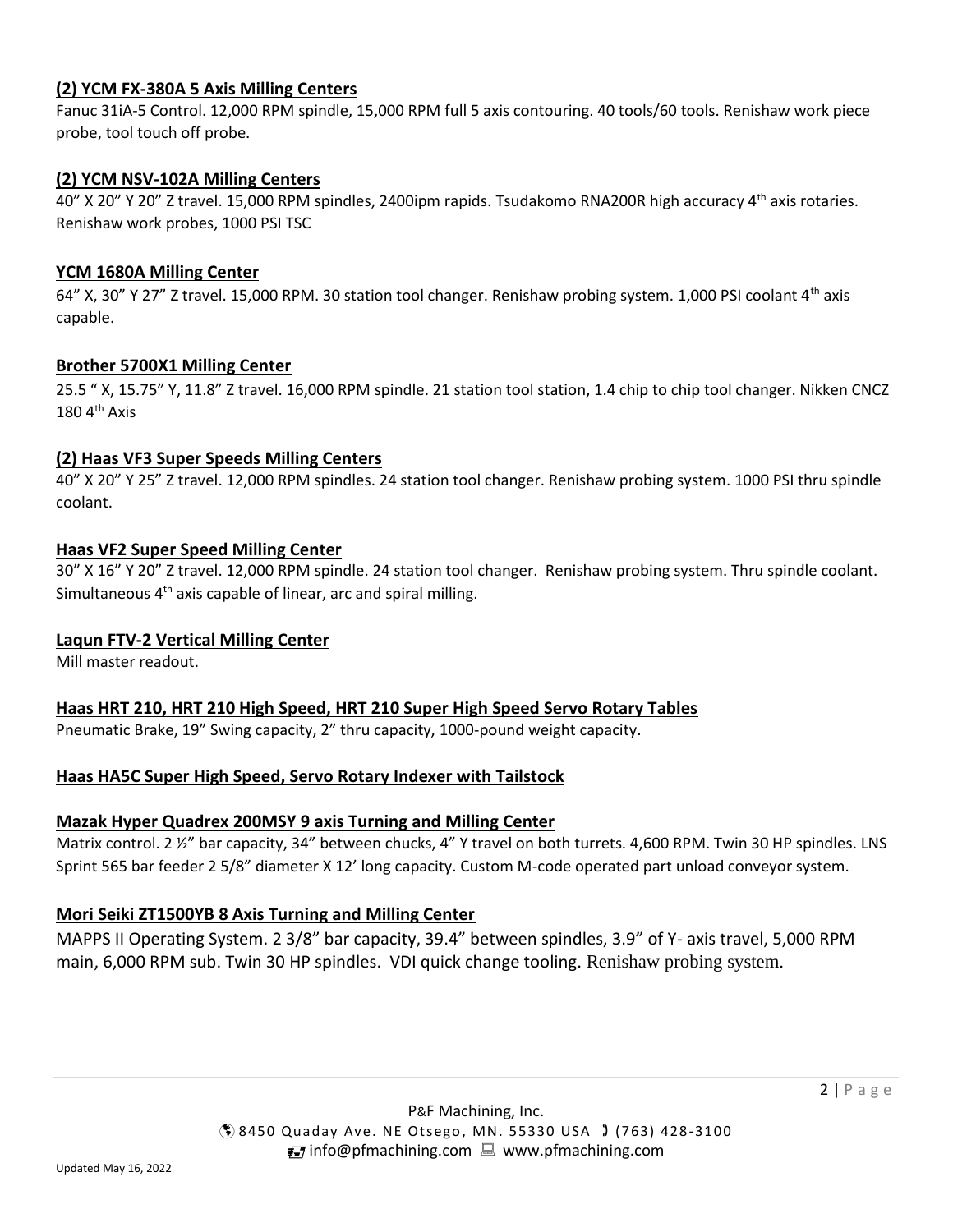#### **Mazak Super Quick-Turn 200MY Turning and Milling Center**

PC-Fusion 640 Control. 8" chuck. 20 HP Main Spindle. 5,000 RPM. 5 HP rotary tool spindle motors. 12" maximum cut diameter X 21.30" maximum length. .001 degree minimum C-axis indexing increment. 3.94" Yaxis travel.

# **(2) Mori Seiki NL 2500 Turning and Milling Center**

MAPPS II Operating System. 10" Chuck. 4,000 RPM. 25 HP. 16" maximum diameter. "Y" Axis with 7.5 HP live tooling. 30" between centers.

## **Nakamura SC 300-227 Turning Center**

Fanuc CNC Control. Max cutting diameter 13.78", maximum turning length 43.3. 12 position turret. Twin spindle 3500 RPM. Renishaw probing system.

#### **Mazak Quick Turn 250 Turning Center**

Smooth G Control. 10" chuck. 3.58 spindle bore, 4000 RPM, 35 HP. Maximum turn diameter 16.25", maximum turn length 39.37". 213 PSI coolant.

# **(2) Okuma LB4000 EX-11-1500 Turning Center**

12"chuck. Big bore A2-11, 3,000 RPM, 50 HP, 4.41 spindle bore. Maximum turn diameter 18.90, Max turn length 59." 300 PSI coolant.

# **Okuma Genos M560-V Milling Center**

Spindle Speed 15,000, Rapid Traverse IPM X-Y: 1,575, Z: 1,262, 32 Tool magazine capacity, Max Machining volume 41.34 x 22.05 x 18.11 inches

#### **Mazak Nexus 300 Turning Center**

PC-Fusion 640 Control. 30HP, 10" chuck, 16.50" maximum cutting diameter X 32" in length, 3" diameter thru spindle (1300 IPM Rapid).

#### **Mazak Nexus 200 Turning Center**

PC-Fusion 640 Control. 8" chuck. 5,000 RPM. 30HP. 14.00" maximum cutting diameter X 20.100" length (1300 IPM Rapid).

#### **Mazak Quick-Turn 30 Turning Center**

T-Plus Control. 10" chuck. 30 HP. 2.76 thru hole 15.35" maximum swing X 38" maximum length, 19" swing is possible for lengths of 6" or less.

#### **Mazak Quick-Turn 20 Turning Center**

T-Plus Control. 8" chuck. 5,000 RPM. 20 HP. 2" thru hole, 12" maximum cutting diameter X 26." maximum length.

#### **Hardinge Chucker**

Manual threading head. Read out. Complete tooling.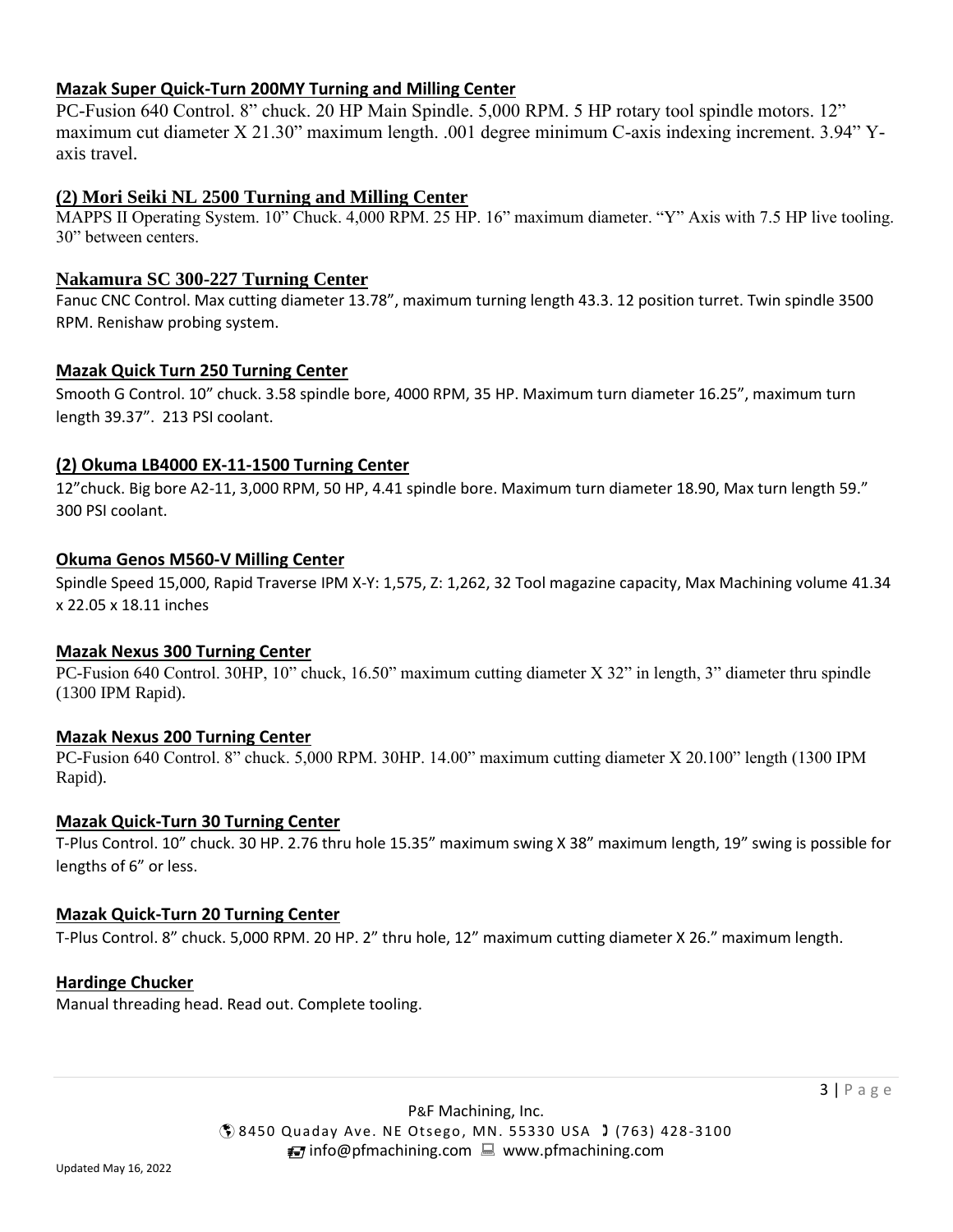# **Okamoto ACC16-32DX Surface Grinder**

#### **Mitsubishi Diagrind RB32-B100P Cylindrical Grinder**

Fanuc OG CNC Control, 12.6" swing, 39.4 center distance. Programmable locator. Marposs I/P gage. Straight head. .00004 input resolution.

#### **Mitsubishi PD32B100 CNC Cylindrical Grinder**

Fanuc Series 21i-T Control. Angle head, 12.6" swing X 39.4 center distance. 20" wheel. Programmable locator. Control 760 in progress gage. .00004 minimum input resolution.

# **Marvel PA460HD Bandsaw**

10 HP. 1 1/2 blade. 18" capacity **Cosen C 460NC Bandsaw** 10 HP. 1 1/4 Blade. 18" capacity **Rob, Inc. Vertical Band Saw**

# **(2) 5 Ton Kone Crane**

Used for handling incoming material.

#### **(12) ½ Ton Overhead JIB Cranes**

Used to load material into the CNC Lathes, CNC Mills and CNC Cylindrical Grinders.

#### **Four Stage Custom Parts Cleaning System**

Includes a heated dual station 200-gallon cascade filtered clean tank, heated dual station 200-gallon cascade filtered rinse tank, heated single station spray rinse tank, heated dual station 200-gallon final rinse tank with rust inhibiting additive.

#### **ESMA E992 Ultrasonic Cleaning System**

Automated, self-contained, cleaning system validated to ISO 19227 standards.

#### **ESMA E386 Ultrasonic Cleaning System**

3 Tanks, Heated, and hot air drying

# **(2) Boge S75 Rotary Screw Compressor 75HP Boge S29-2 Rotary Screw Air Compressor 30 HP**